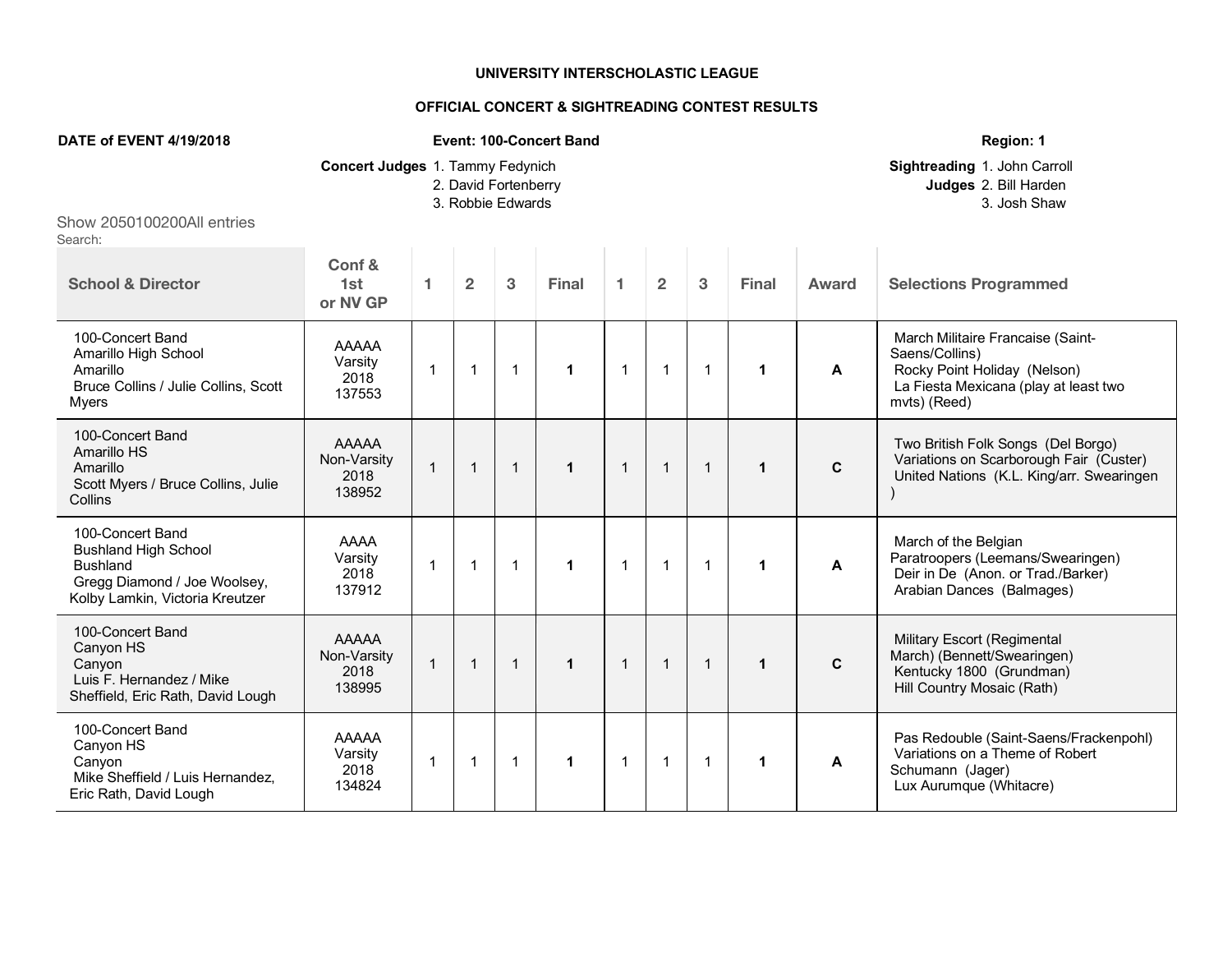| <b>School &amp; Director</b>                                                                                                        | Conf &<br>1st<br>or NV GP                     | 1.             | $\overline{2}$ | 3              | <b>Final</b>   | $\mathbf{1}$   | $\overline{2}$ | 3            | <b>Final</b>   | Award | <b>Selections Programmed</b>                                                                                  |
|-------------------------------------------------------------------------------------------------------------------------------------|-----------------------------------------------|----------------|----------------|----------------|----------------|----------------|----------------|--------------|----------------|-------|---------------------------------------------------------------------------------------------------------------|
| 100-Concert Band<br>Caprock High School<br>Amarillo<br>Kyle McDonald / Neil Barbaro,<br>Alisha Caldwell, John De La Garza           | <b>AAAAA</b><br>Non-Varsity<br>2018<br>136709 | $\overline{2}$ | $\mathbf{1}$   | 2              | $\overline{2}$ | 2              | $\overline{2}$ | 2            | $\overline{2}$ |       | March of the Buccaneers (Flowers)<br>Abracadabra (Ticheli)<br>Brave Spirit (Standridge)                       |
| 100-Concert Band<br>Caprock High School<br>Amarillo<br>Kyle McDonald / Neil Barbaro,<br>Alisha Caldwell, John De La Garza           | <b>AAAAA</b><br>Varsity<br>2018<br>136708     | $\mathbf{1}$   | $\mathbf{1}$   | $\mathbf{1}$   | $\mathbf{1}$   | $\overline{1}$ | $\overline{1}$ | $\mathbf{1}$ | $\mathbf{1}$   | A     | Xerxes (Mackey)<br>An American Elegy (Ticheli)<br>Incantation and Dance (Chance)                              |
| 100-Concert Band<br>Dumas High School<br><b>DUMAS</b><br>Rebecca Carter / Zach Sedlacek,<br>James Carter, Neil Reed, Sean<br>Rowell | <b>AAAAA</b><br>Varsity<br>2018<br>128286     | $\mathbf{1}$   | $\overline{2}$ | $\mathbf{1}$   | $\mathbf{1}$   | $\overline{1}$ | $\overline{1}$ | $\mathbf{1}$ | $\mathbf{1}$   | В     | Aces of the Air (King/Swearingen)<br>On a Hymnsong of Philip Bliss (Holsinger)<br>Concord (Grundman)          |
| 100-Concert Band<br>Dumas High School<br><b>DUMAS</b><br>Zach Sedlacek                                                              | <b>AAAAA</b><br>Non-Varsity<br>2018<br>134077 | $\overline{2}$ | $\mathbf{1}$   | $\overline{2}$ | $\overline{2}$ | $\overline{2}$ | $\mathfrak{S}$ | 3            | 3              |       | Spania (David Shaffer)<br>The Tears of Arizona (Balmages)<br>La Rejouissance (Handel/Williams)                |
| 100-Concert Band<br><b>Hereford HS</b><br><b>HEREFORD</b><br>Christy Henson                                                         | <b>AAAAA</b><br>Non-Varsity<br>2018<br>138963 | $\mathbf{1}$   | $\mathbf{1}$   | $\mathbf{1}$   | $\mathbf{1}$   | 3              | 3              | 3            | 3              |       | El Conquistador (Owens/Williams)<br>Japanese Pictures (Mixon)<br>Fireball! (Beck)                             |
| 100-Concert Band<br>Hereford HS<br>Hereford<br><b>Robert Hinds</b>                                                                  | <b>AAAAA</b><br>Varsity<br>2018<br>139020     | $\mathbf{1}$   | $\mathbf 1$    | $\mathbf{1}$   | $\mathbf{1}$   | $\overline{1}$ | $\overline{1}$ | $\mathbf{1}$ | 1              | A     | Flourish for Winds (Fagan)<br>Alligator Alley (Daugherty)<br>Prelude, Siciliano and<br>Rondo (Arnold/Paynter) |
| 100-Concert Band<br>Palo Duro HS<br>Amarillo<br>Aaron Rhynes / Ismael Alfaro,<br>Terry Baker, Eric Perez                            | AAAAA<br>Non-Varsity<br>2018<br>138824        | $\overline{2}$ | 2              | $\mathbf{1}$   | $\overline{2}$ | $\overline{1}$ | 2              | 3            | $\mathbf{2}$   |       | Peacemaker (Karl L. King/James<br>Swearingen)<br>Sparks (Brian Balmages)<br>Joy Revisited (Frank Ticheli)     |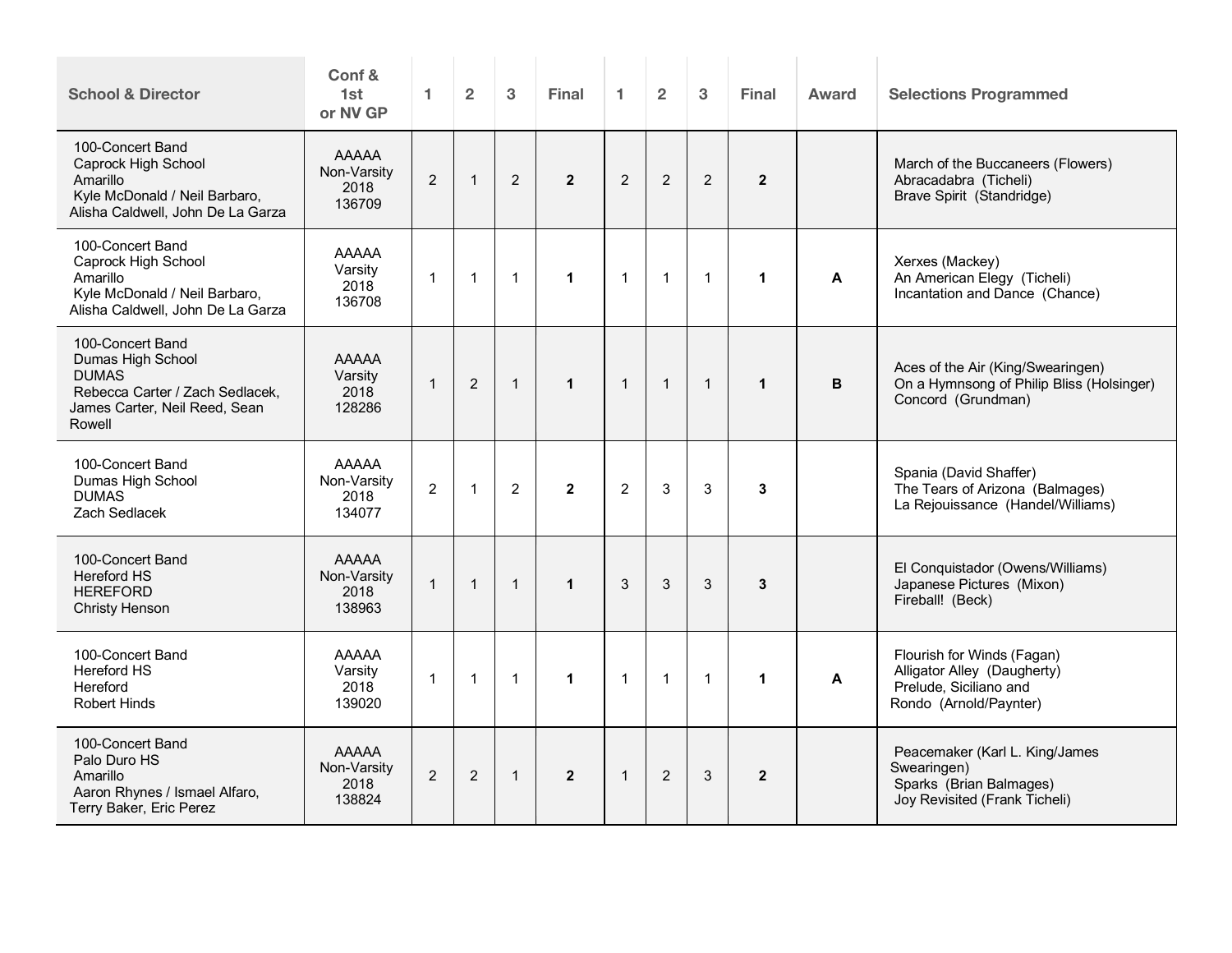| <b>School &amp; Director</b>                                                                                  | Conf &<br>1st<br>or NV GP                             | 1.             | $\overline{2}$ | 3              | <b>Final</b>         | 1              | $\overline{2}$ | 3              | <b>Final</b>   | Award | <b>Selections Programmed</b>                                                                                                                  |
|---------------------------------------------------------------------------------------------------------------|-------------------------------------------------------|----------------|----------------|----------------|----------------------|----------------|----------------|----------------|----------------|-------|-----------------------------------------------------------------------------------------------------------------------------------------------|
| 100-Concert Band<br>Palo Duro HS<br>Amarillo<br>Ismael Alfaro / Aaron Rhynes,<br>Terry Baker, Eric Perez      | <b>AAAAA</b><br>Varsity<br>2018<br>138701             | $\mathbf{1}$   | $\mathbf{1}$   | $\overline{1}$ | $\mathbf{1}$         | $\mathbf{1}$   | $\mathbf{1}$   | $\mathbf{1}$   | $\mathbf{1}$   | A     | Solid Men to the Front (Sousa/Byrne)<br>The Willows of Winter (BJ Brooks)<br>Summer Dances (Brian Balmages)                                   |
| 100-Concert Band<br>Randall High School<br>Amarillo<br>Ginger Denney / Jesse Switzer                          | <b>AAAAA</b><br>Sub Non-<br>Varsity<br>2018<br>139017 | 2              | 2              | $\overline{1}$ | $\overline{2}$       | 2              | $\overline{2}$ | $\overline{2}$ | $\overline{2}$ |       | Men of Harlech (arranged by Hubbell)<br>Courtlandt County Festival (Owens)<br>Danza de Espana (Chambers)                                      |
| 100-Concert Band<br>Randall High School<br>Amarillo<br>Ginger Denney / Jesse Switzer,<br><b>Andres Prieto</b> | <b>AAAAA</b><br>Varsity<br>2018<br>137745             | $\mathbf{1}$   | $\mathbf{1}$   | $\overline{1}$ | $\blacktriangleleft$ | $\mathbf{1}$   | $\mathbf{1}$   | $\mathbf{1}$   | $\mathbf{1}$   | A     | Them Basses (March) (Huffine/edited by<br>Ragsdale)<br>Night on Fire (Mackey)<br>Danzon No. 2 (Marquez/Nickel)                                |
| 100-Concert Band<br>Randall High School<br>Amarillo<br>Jesse Switzer / Ginger Denney,<br>Andres Prieto        | <b>AAAAA</b><br>Non-Varsity<br>2018<br>138071         | $\mathbf{1}$   | $\overline{1}$ | $\overline{1}$ | $\mathbf{1}$         | $\mathbf{1}$   | $\overline{1}$ | $\overline{1}$ | $\mathbf{1}$   | C     | Rough Riders (Karl L. King/James<br>Swearingen)<br>Fantasy on a Japanese Folk<br>Song (Samuel R. Hazo)<br>Imaginarium (Randall D. Standridge) |
| 100-Concert Band<br>Shamrock HS<br>Shamrock<br>Greg Garrison                                                  | A<br>Var-<br>Composite<br>2018<br>138950              | $\overline{4}$ | 3              | 3              | 3                    | 3              | 4              | $\overline{4}$ | 4              |       | March on a Welsh Air (John Edmondson)<br>Corps of Discovery (Owens)<br>Phantom Ship (Del Borgo)                                               |
| 100-Concert Band<br>Tascosa High School<br>Amarillo<br>David Spence / Justin Nuckols                          | AAAAAA<br>Non-Varsity<br>2018<br>138789               | 2              | $\overline{2}$ | $\overline{2}$ | $\overline{2}$       | $\overline{2}$ | $\overline{2}$ | 3              | $\overline{2}$ |       | Coast Guards (Karl L. King/James<br>Swearingen)<br>Sparks (Brian Balmages)<br>American Riversongs (Pierre La Plante)                          |
| 100-Concert Band<br>Tascosa High School<br>Amarillo<br>Justin Nuckols / David Spence                          | AAAAAA<br>Varsity<br>2018<br>138711                   | $\mathbf{1}$   | $\overline{1}$ | $\overline{1}$ | $\mathbf{1}$         | $\mathbf{1}$   | $\mathbf{1}$   | $\mathbf{1}$   | $\mathbf{1}$   | A     | The Charlatan (Sousa)<br>An American Elegy (Ticheli)<br>Festivo (Gregson)                                                                     |